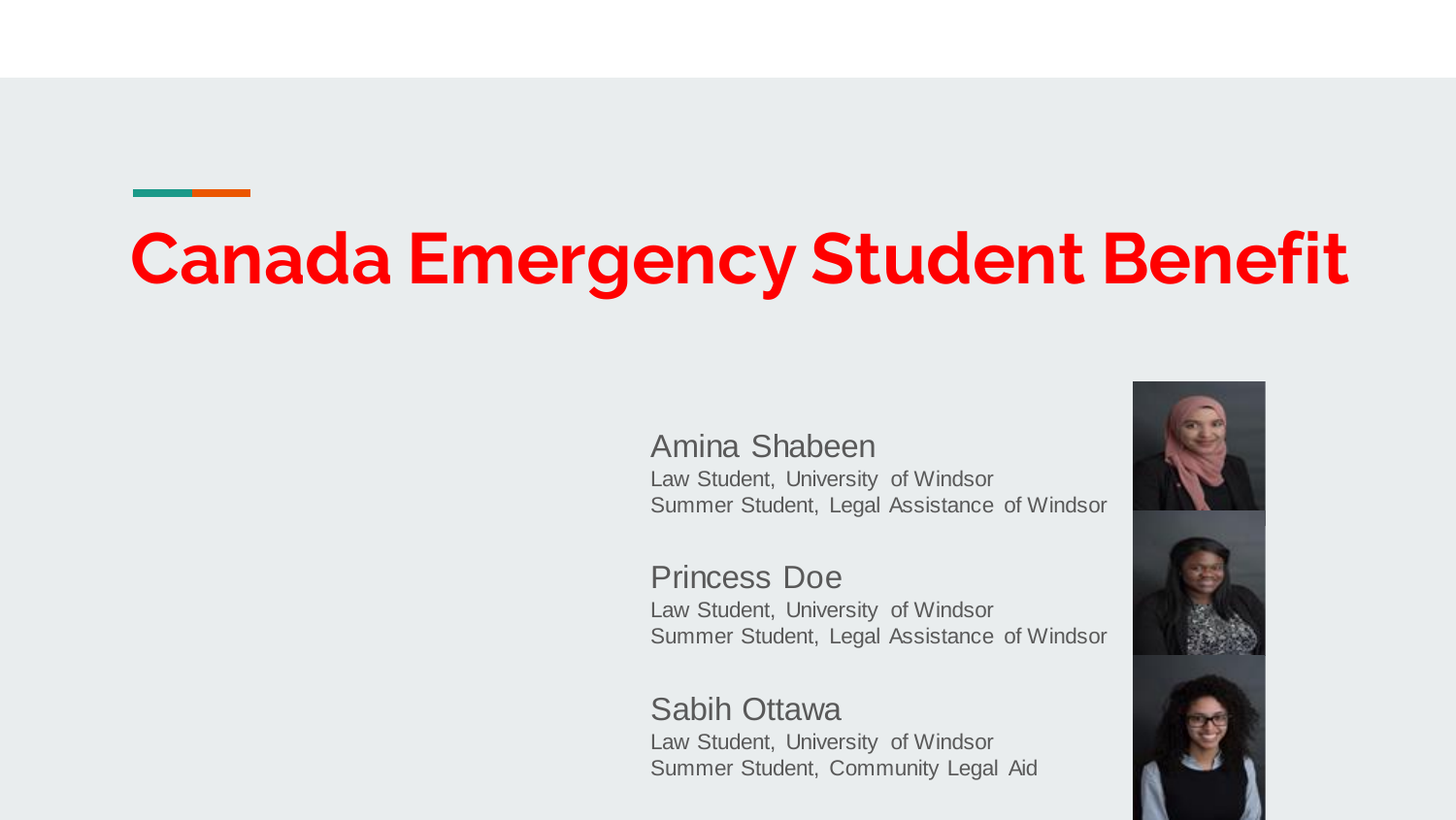## **What is Canada Emergency Student Benefit?**

**The Canada Emergency Student Benefit (CESB) provides financial support to eligible students who are unable to find work due to COVID-19** 

- Post-Secondary students
- Recent Post-Secondary graduates
- Recent high school graduates who apply to attend Post-**Secondary**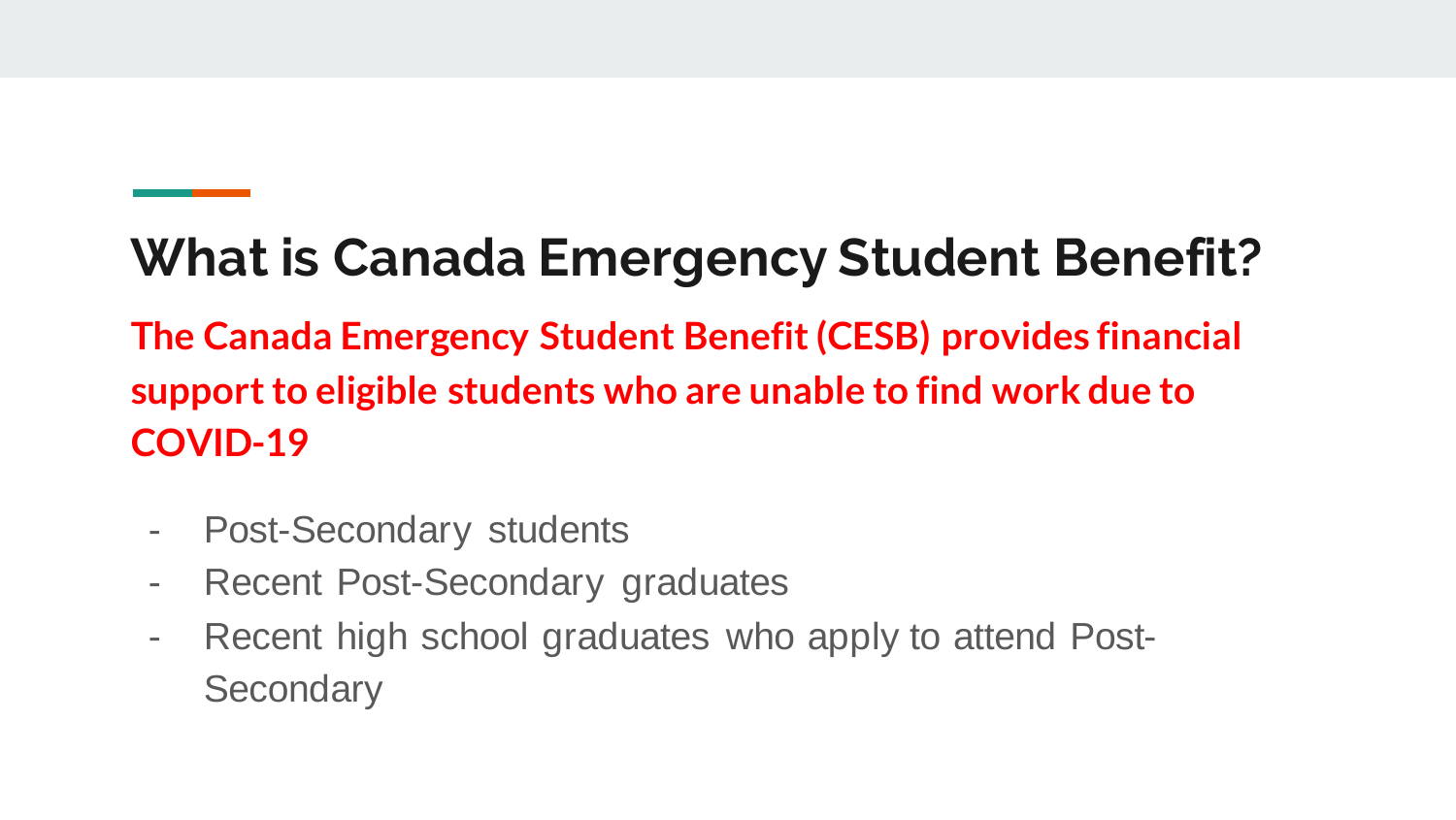## **Canada Emergency Student Benefit Relief**

#### **CESB provides relief for eligible students for a maximum of 16 weeks May to August 2020, the CESB provides:**

- \$1,250 for each 4-week period or \$2,000 for each 4-week period if you have dependants or a disability
- CESB is a taxable benefit
- Student can work and earn up to \$1,000 per 4 week period while on CESB.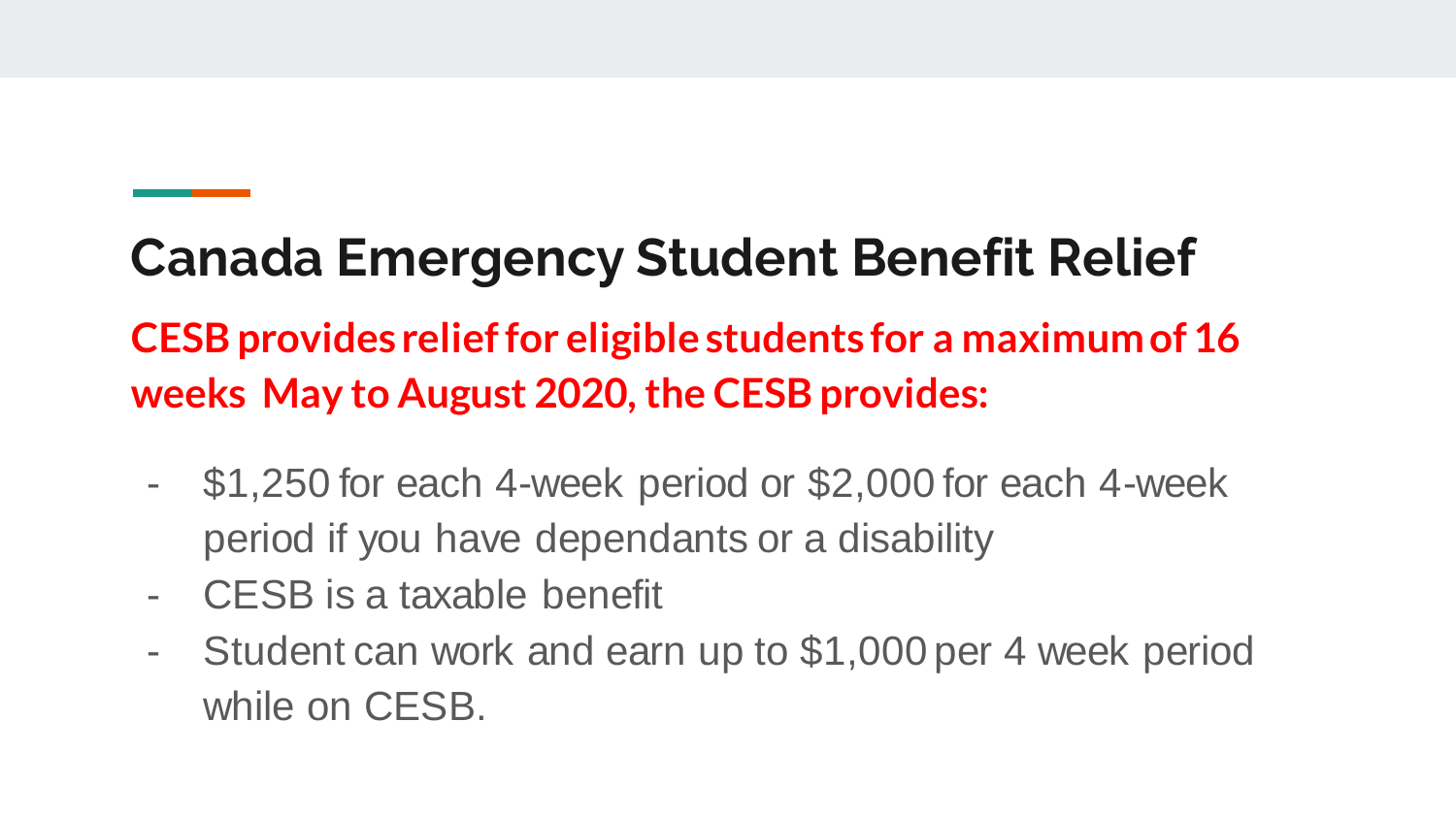## **Which Students' Qualify?**

1. Current Post-Secondary students enrolled between Dec 1, 2019 and Aug 31, 2020

2. Graduating Post-Secondary students enrolled between Dec 1, 2019 and Aug 31, 2020

3. Secondary School students graduating in 2020 - provided they apply and plan to enroll in post-secondary before Feb 1, 2021.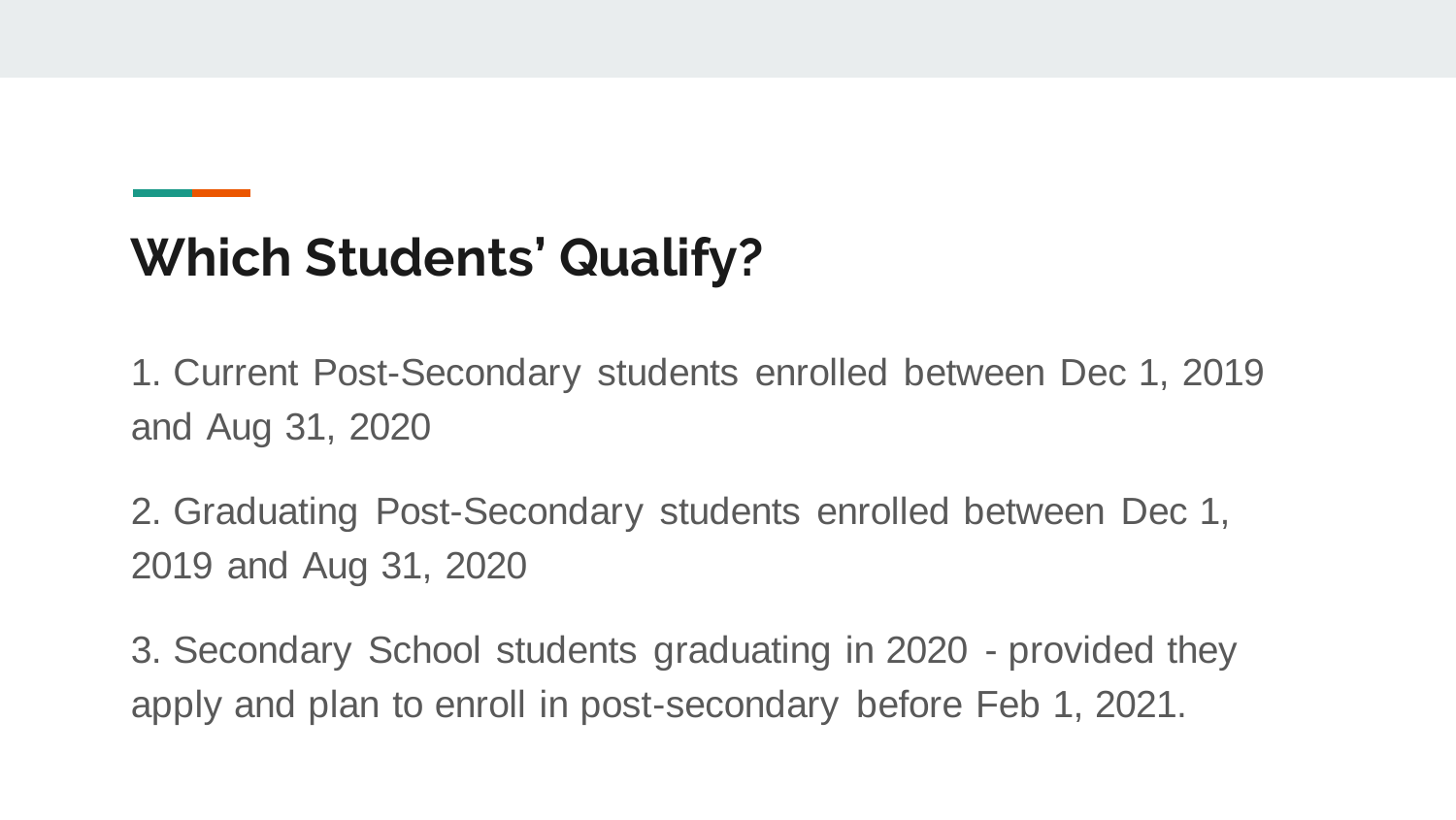## **Status Eligibility Rules for CESB**

#### **The student must be a:**

- Canadian Citizen
- Registered Indian
- Permanent Resident
- Protected Person (e.g. refugee) & International Students are not included.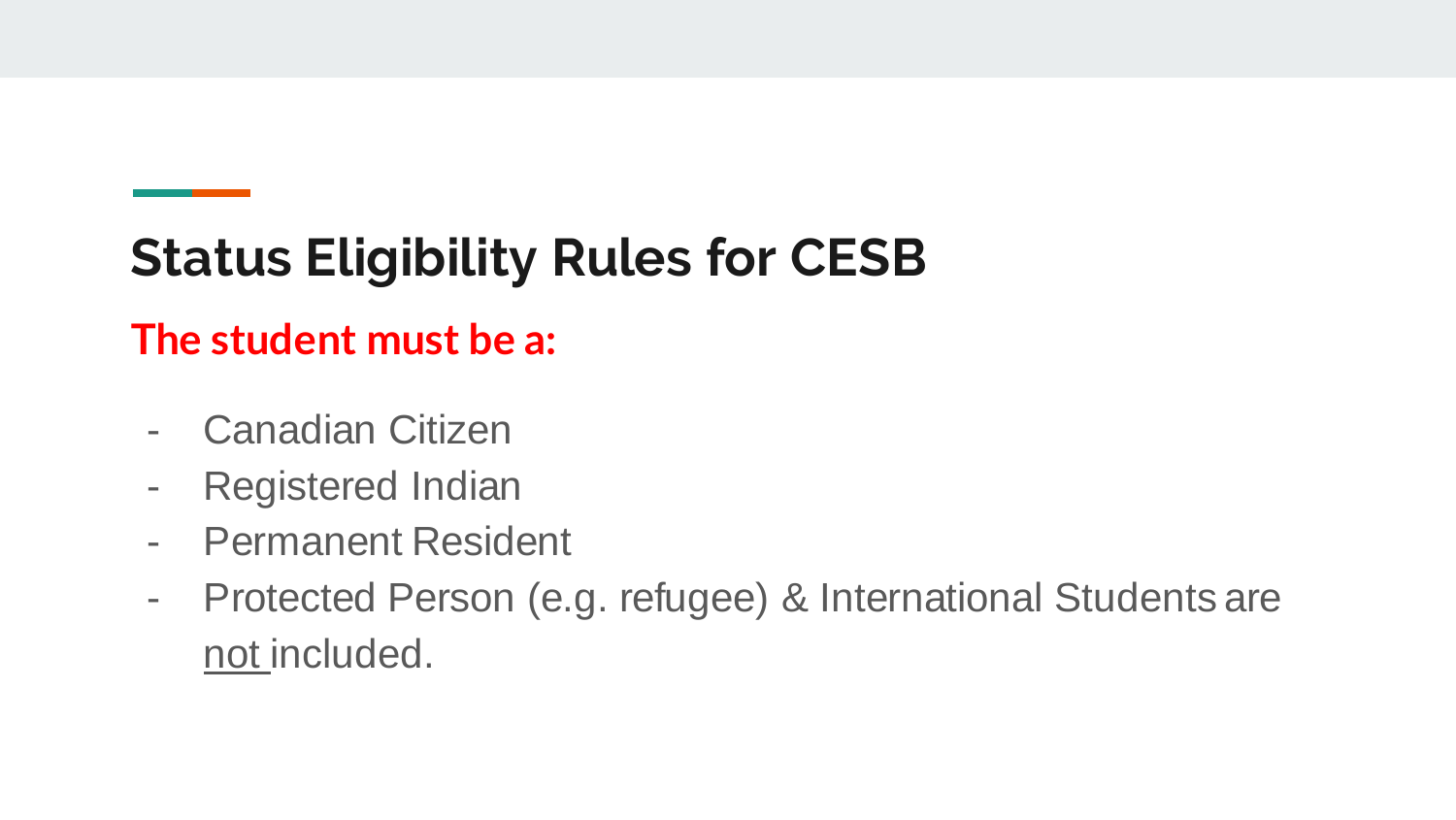#### **What Can You Get?**

The CESB payment is \$1,250 for each 4-week period from May to August 2020.

**You may be eligible for an extra \$750 for each 4-week period, IF you meet at least one of the following requirements:** 

- You have a disability
- You have at least one child who is under the age of 12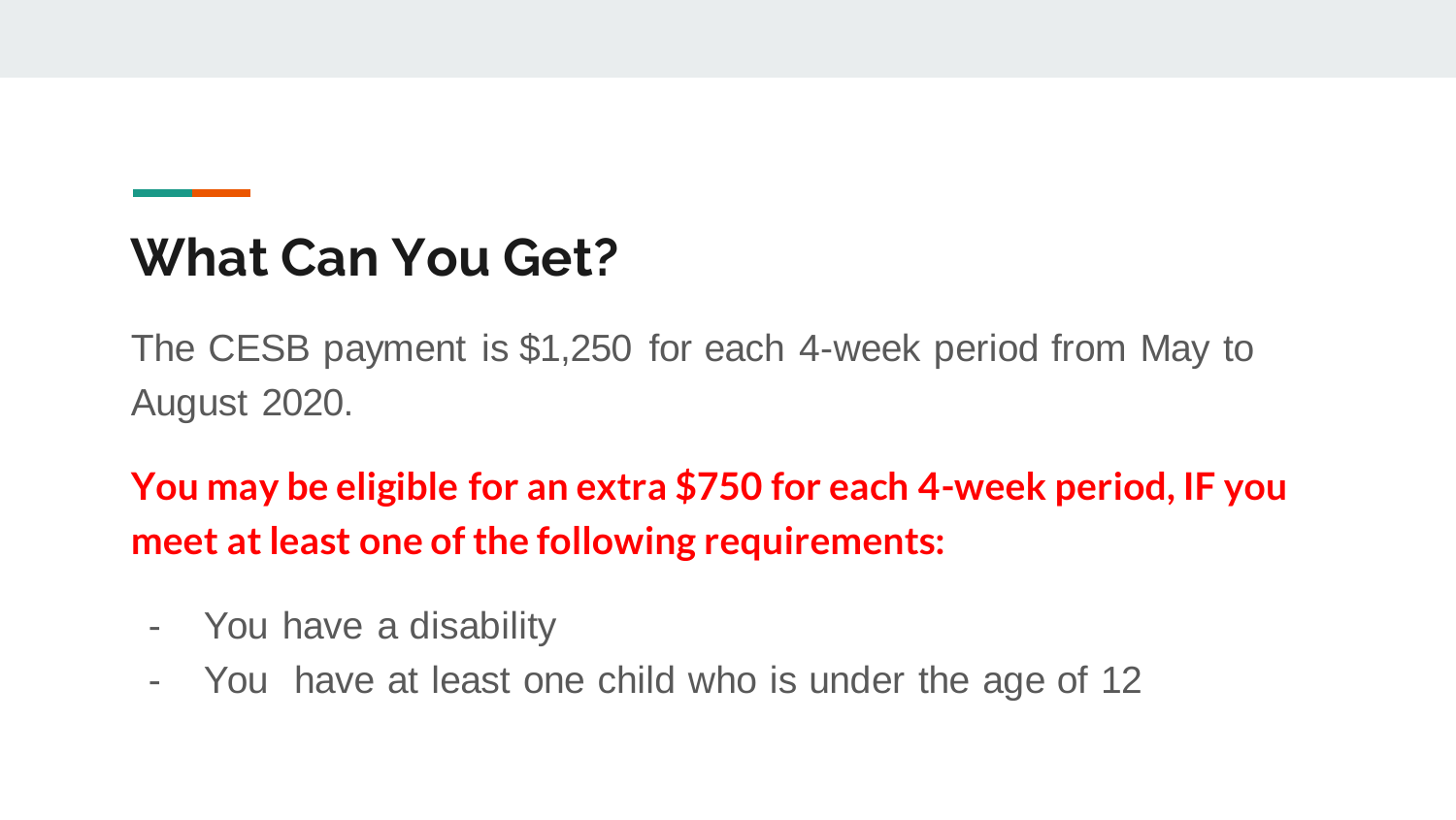### **What is Considered a Disability?**

- Any impairment that is physical, mental, intellectual, cognitive, learning, communication or sensory impairment.
- Any functional limitation whether permanent or episodic in nature, or evident or not, that, in interaction with a barrier, hinders a person's full and equal participation in society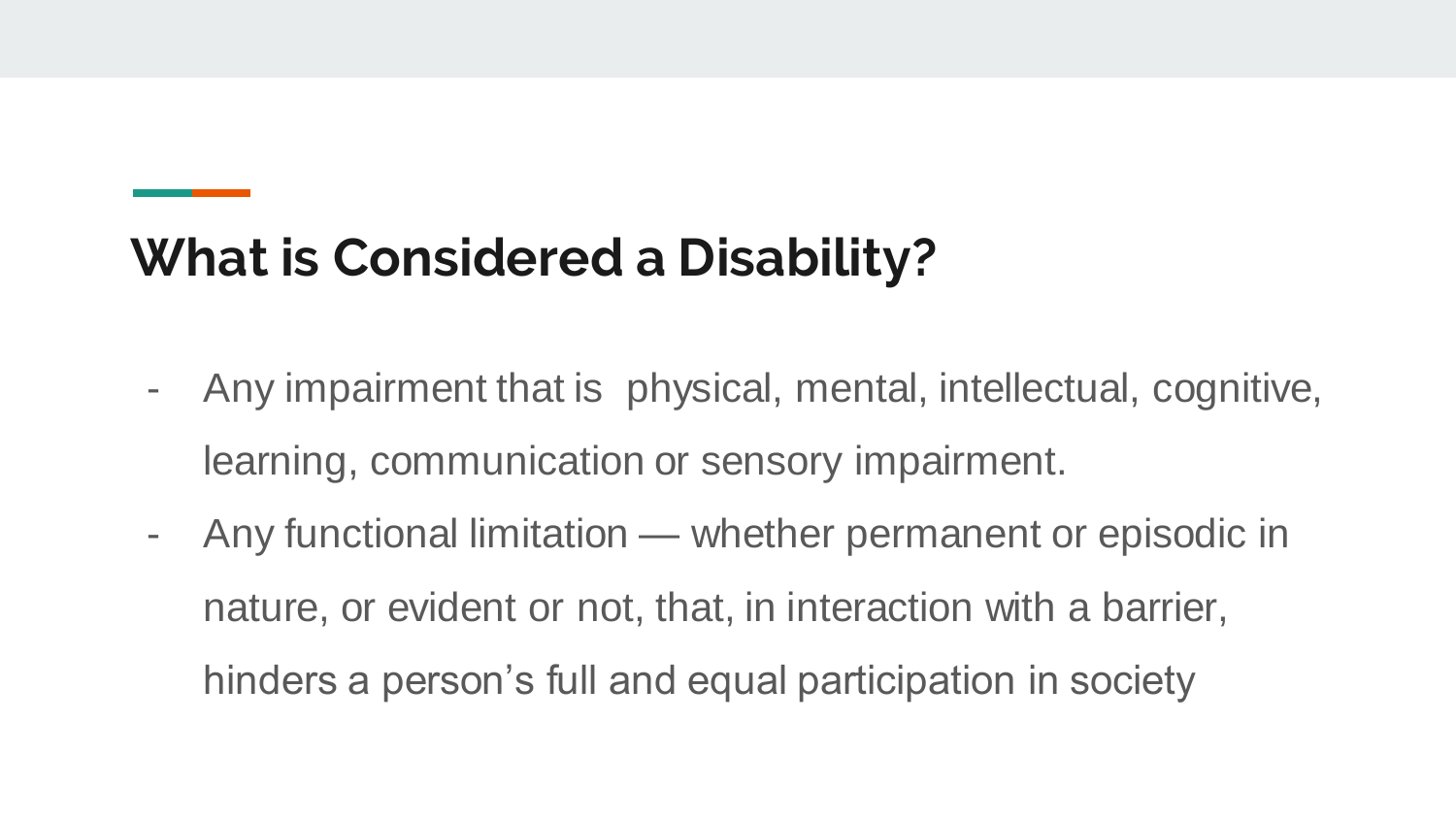## **Who is a Dependent?**

#### **Child:**

- Includes adopted child, stepchild, or foster child under 12 years old
- completely dependent on the student, student's spouse, or common-law partner for support, care, and upbringing

#### **Person with a Disability:**

- a person with a disability who is completely dependent on the student, student's spouse or common-law partner for support, care, and upbringing.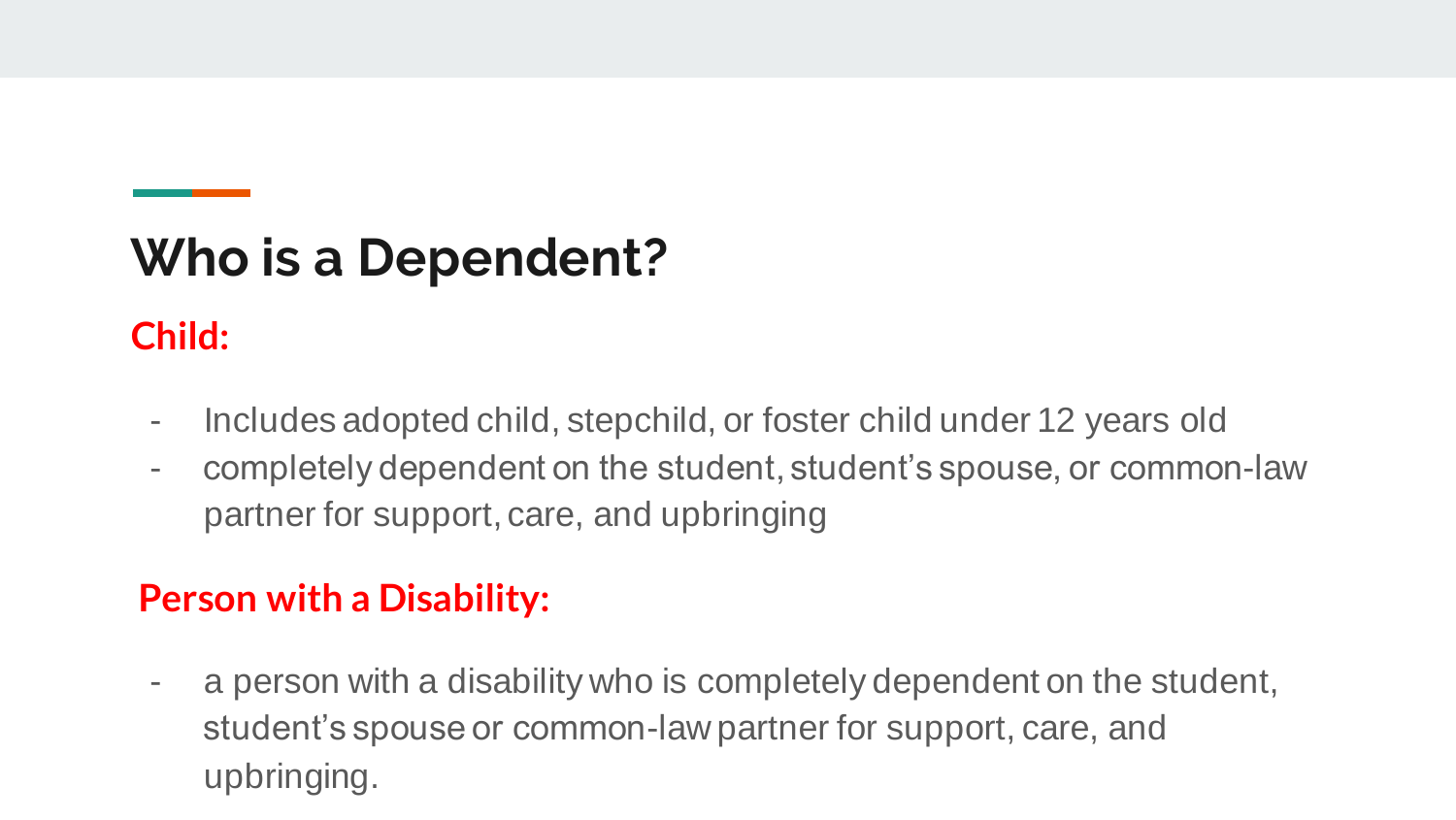### **Post-Secondary Students**

The CESB is available to eligible post-secondary students, postsecondary graduates, and students who have recently left their post-graduate studies.

You can start applying during the May 10 to June 6 eligibility period. If your situation continues, you must re-apply for another 4-week eligibility period.

#### **Eligibility periods for post-secondary students:**

• May 10 to June 6, 2020 • June 7 to July 4, 2020 • July 5 to August 1, 2020 • August 2 to August 29, 2020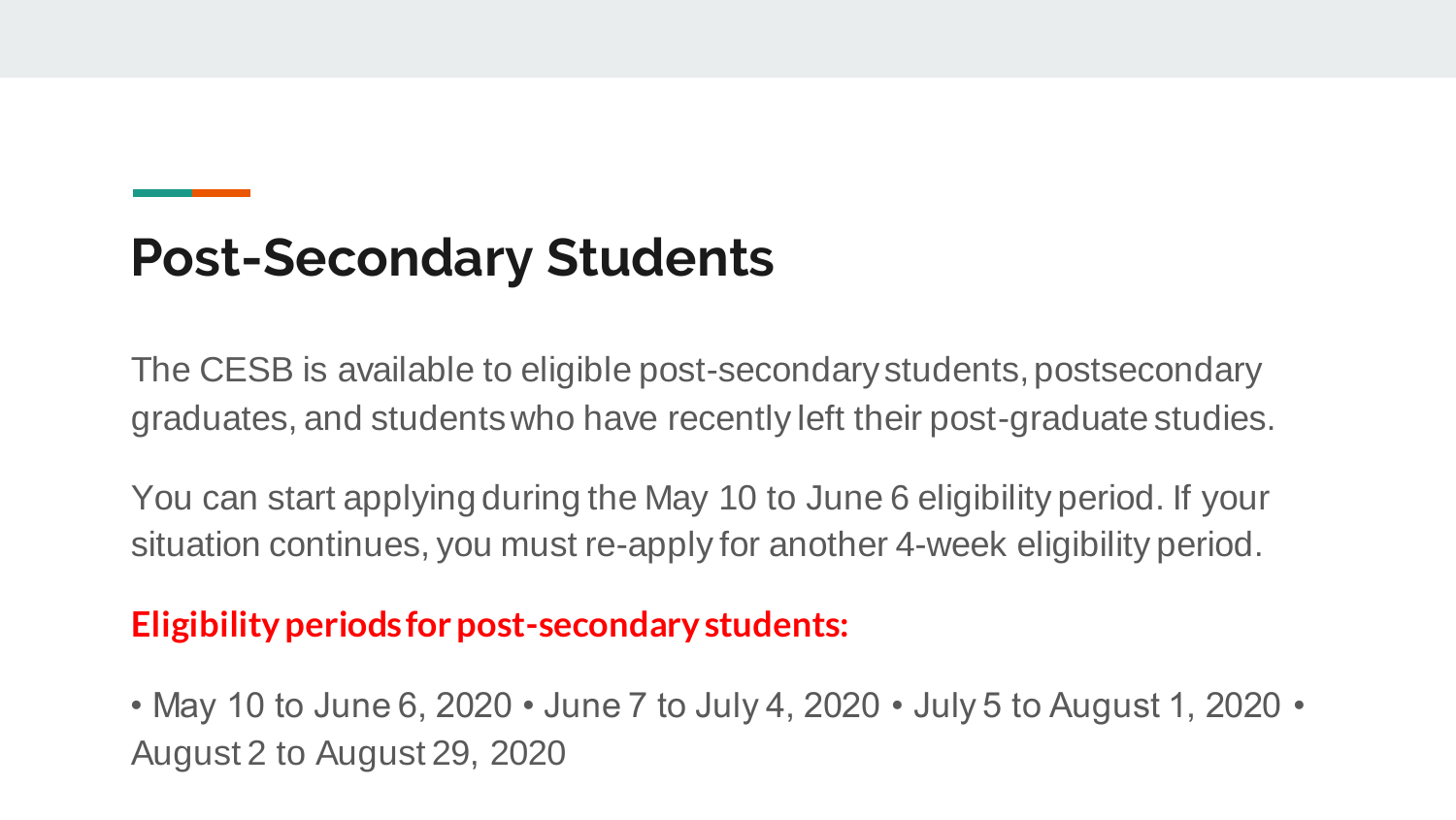## **CESB or CERB ?**

**CESB does NOT apply to students who qualify for Canada Emergency Response Benefit (CERB) or Employment Insurance (EI)** 

**Student can't receive CESB and CERB or EI for the same time period CESB is NOT 'CERB for students'.** 

#### **CESB differs in 2 key ways:**

- No requirement for \$5,000 earnings in the previous year
- No requirement to have lost a job due to COVID.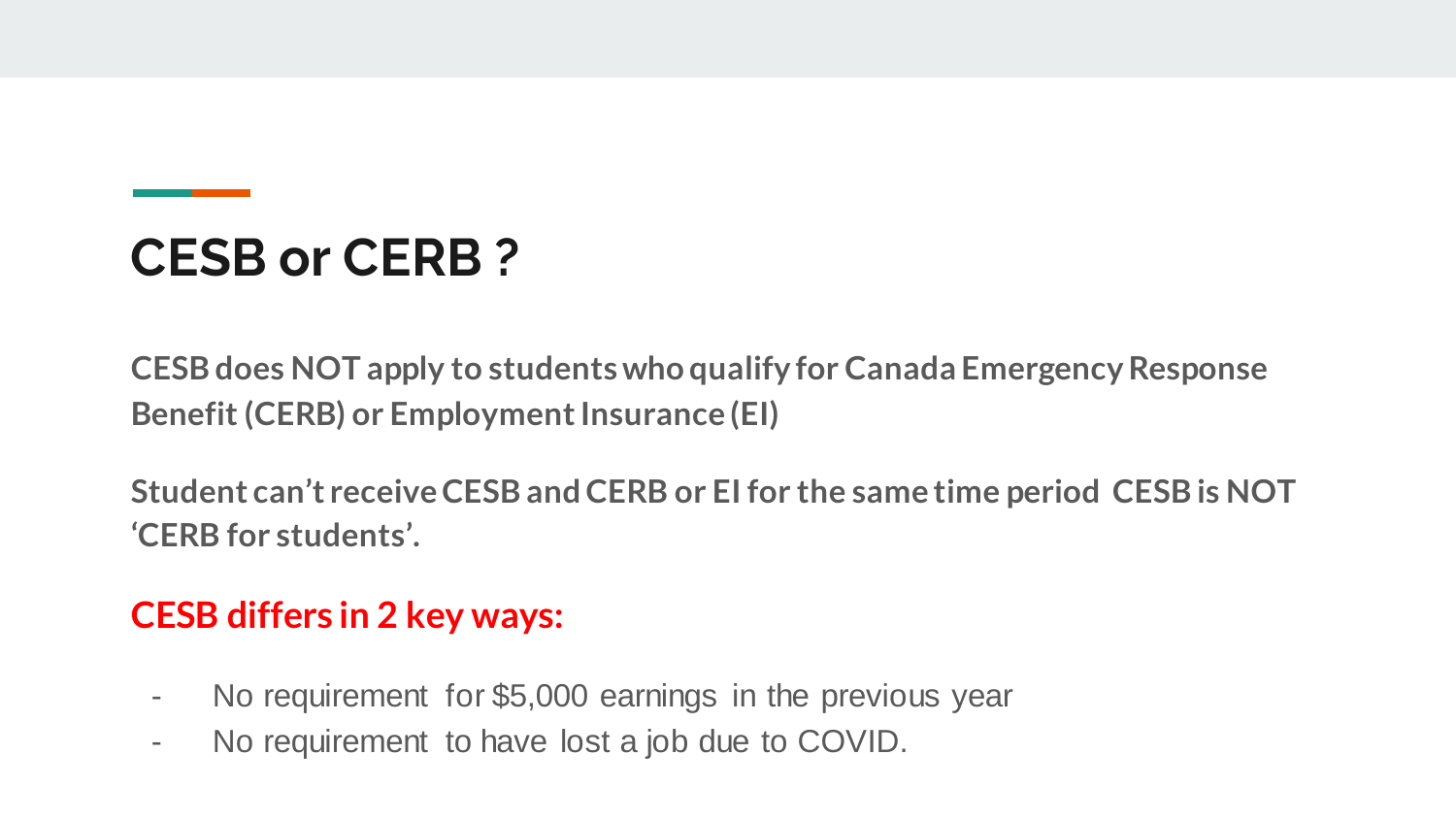#### **CESB or CERB?**

Students are not required to have lost a job.

**They only have to attest (their word) that they are not able to work** 

**OR**

**seeking full-time or part-time work but can't find a job or selfemployment** 

**OR**

**working but paid not more than \$1,000 in 4 week eligibility period.**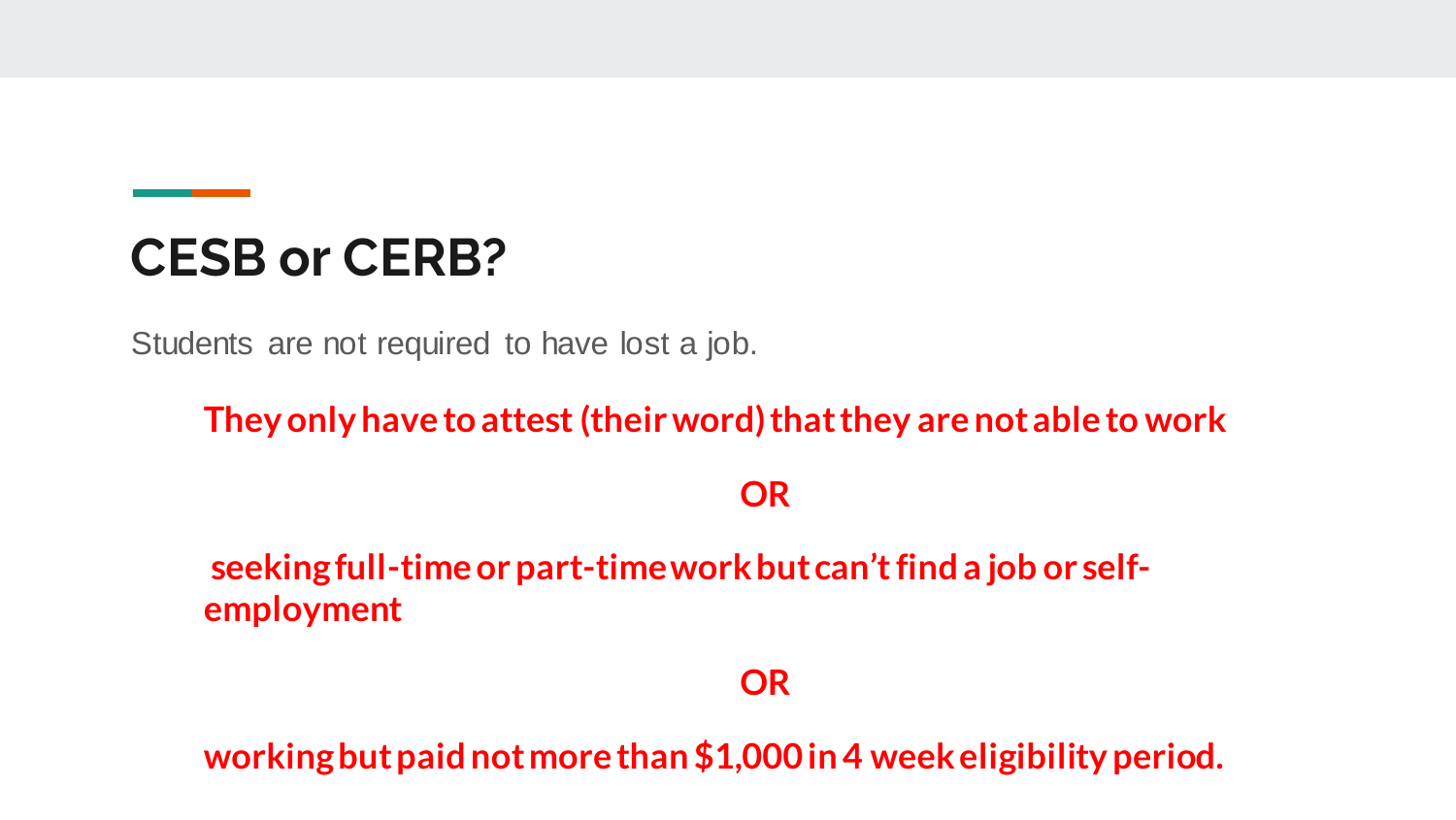## **How Do You Apply for CESB?**

Apply online or by phone (opened May 15, 2020)

CRA My Account or 1-800-959-2019 or 1-800-959- 2041 www.canada.ca/en/revenueagency/services/benefits/emergencystudentbenefit/cesb-how-apply.html#h-1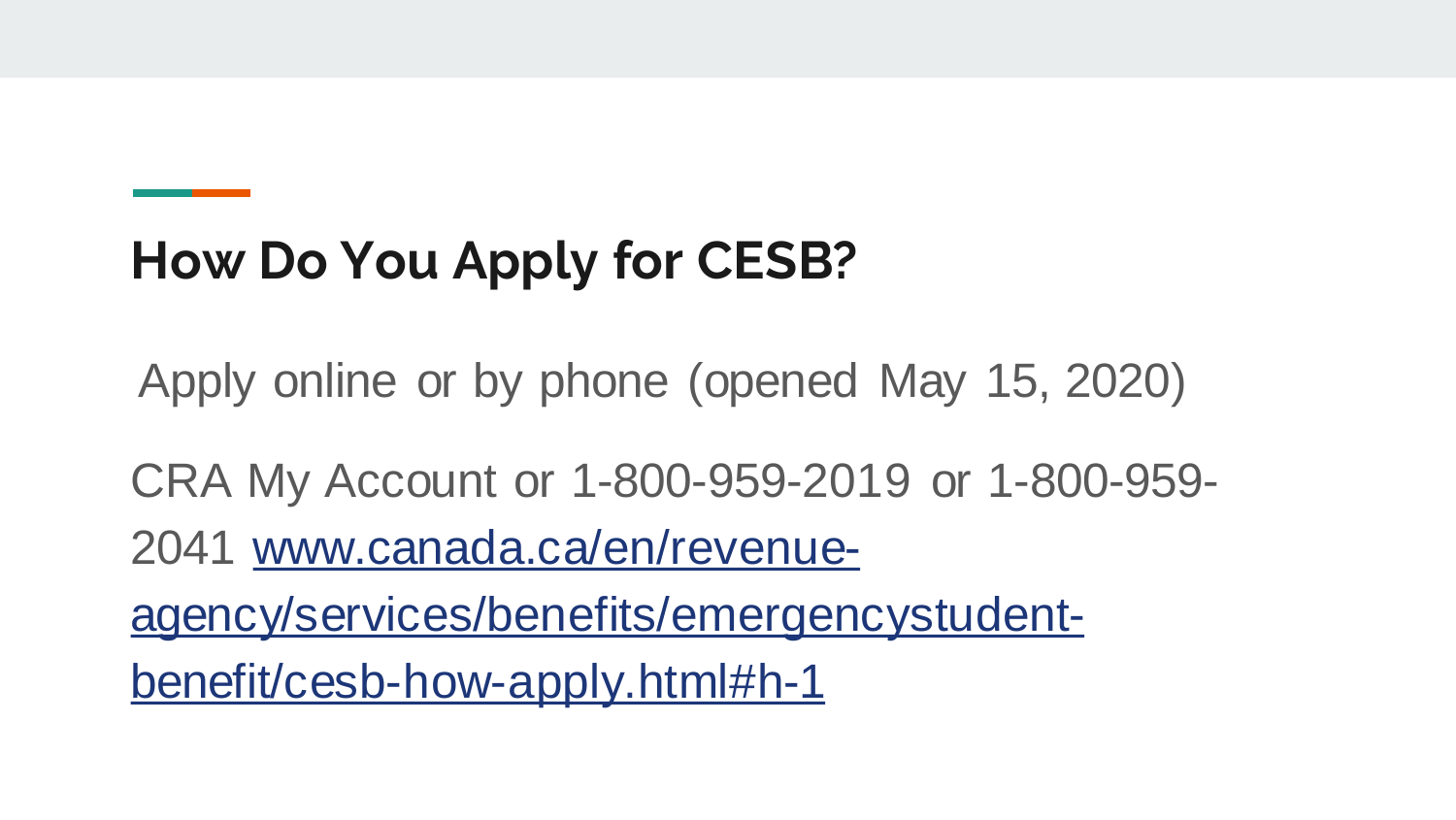## **Questions to Answer on CESB Application**

- 1. Confirm you are correctly registered with the CRA
- 2. Have you ever filed a Canadian tax return?
- 3. Set up direct deposit (Direct deposit payments take 3 business days. A cheque takes about 10 business days).
- 4. Have your Social Insurance Number and postal code to verify your identity
- 5. Is your direct deposit information up to date with the CRA?
- 6. Declare that you qualify for the benefit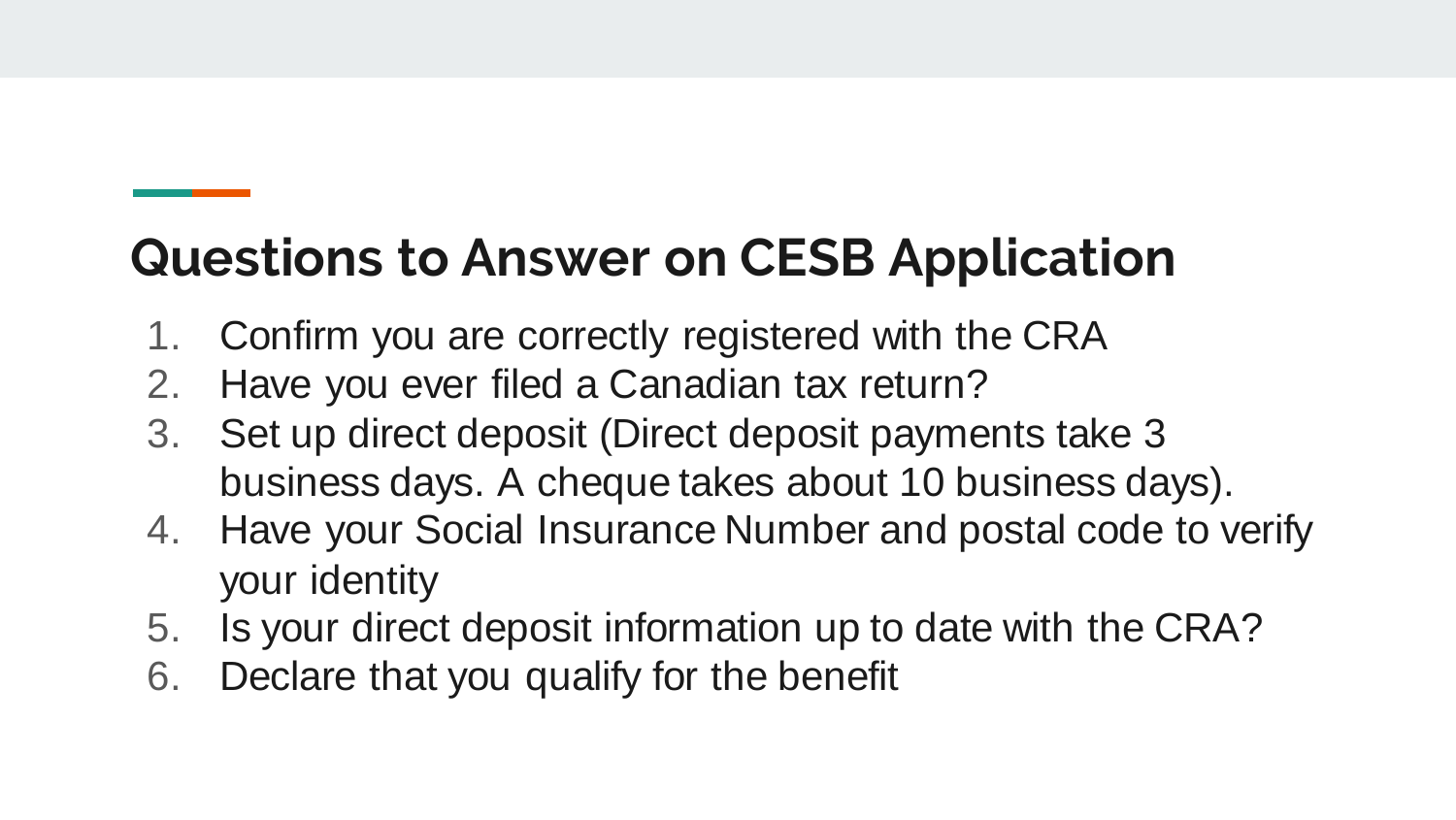## **Attest to these Application Questions**

#### **ONE of the following applies:**

- **You are unable to work due to COVID-19**
- **You are looking for, but cannot find work due to COVID-19**
- **You are currently working during the COVID-19 pandemic, but your income from employment and self-employment has been \$1,000 or less (before taxes) during the 4 week period you are applying for.**

**You are seeking work but can't find a job or self-employment (you will be asked to sign up for Canada Job Bank notifications) You did not apply, receive, nor qualify, for the CERB or EI benefits for the 4-week period.**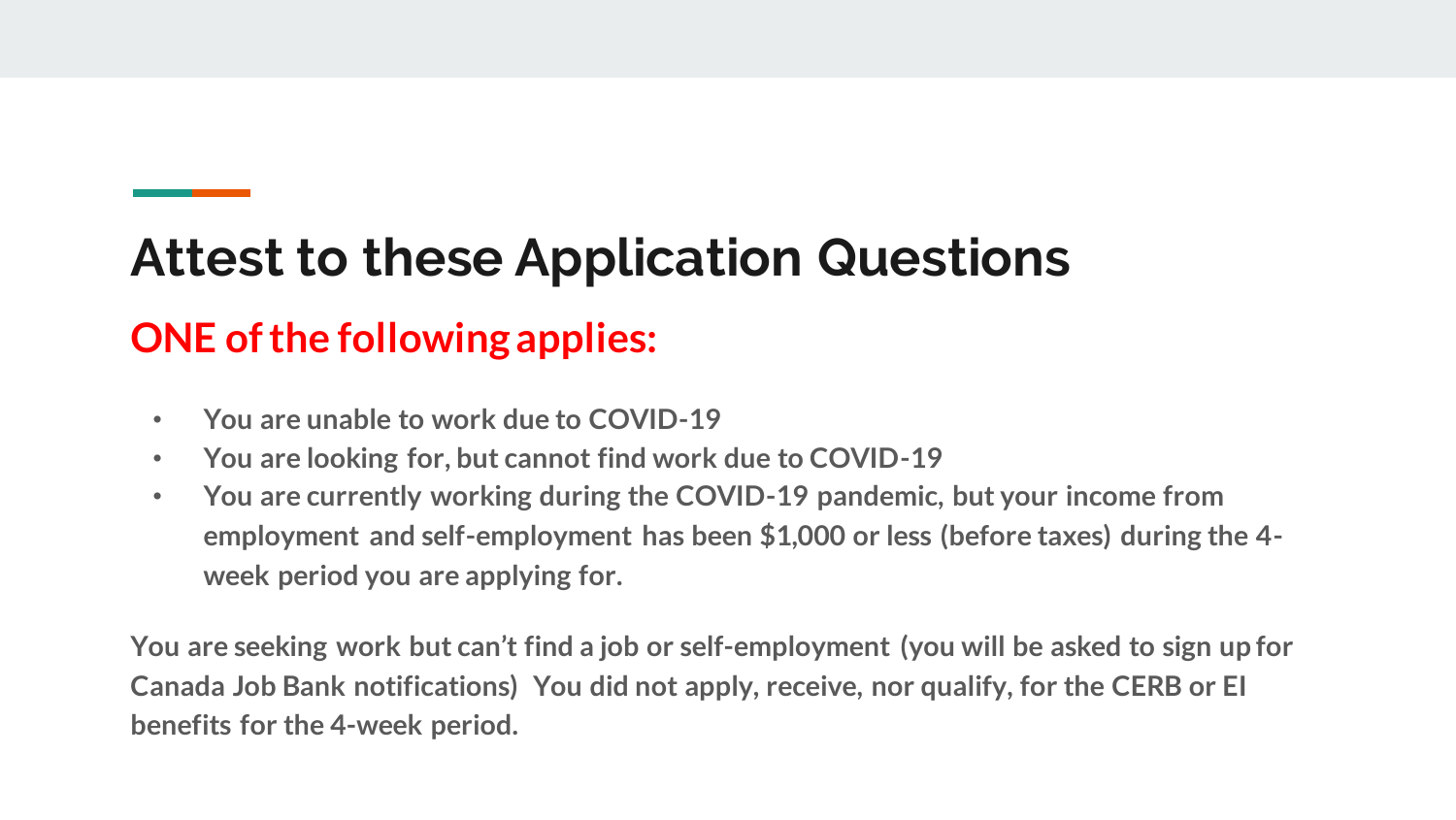#### Canada Emergency Student Benefit (CESB) How to apply

#### Get ready to apply

Answer these questions to ensure your application will be quick and easy:

#### (Q) Confirm you are correctly registered with the CRA

#### Have you ever filed a Canadian tax return?

- ◎ Yes
- No ⊙

#### S Set up direct deposit

Direct deposit payments take 3 business days. A cheque takes about 10 business days.

Is your direct deposit information up to date with the CRA?

- Yes  $\odot$
- No I want to set it up
- No I prefer to receive my payment by cheque

#### When to apply

We have set up specific days for you to apply to ensure the fastest service for your application.

#### Determine when to apply ⊡

#### What type of student are you?

- Graduating high school student ⊚
- Post-secondary student ⊜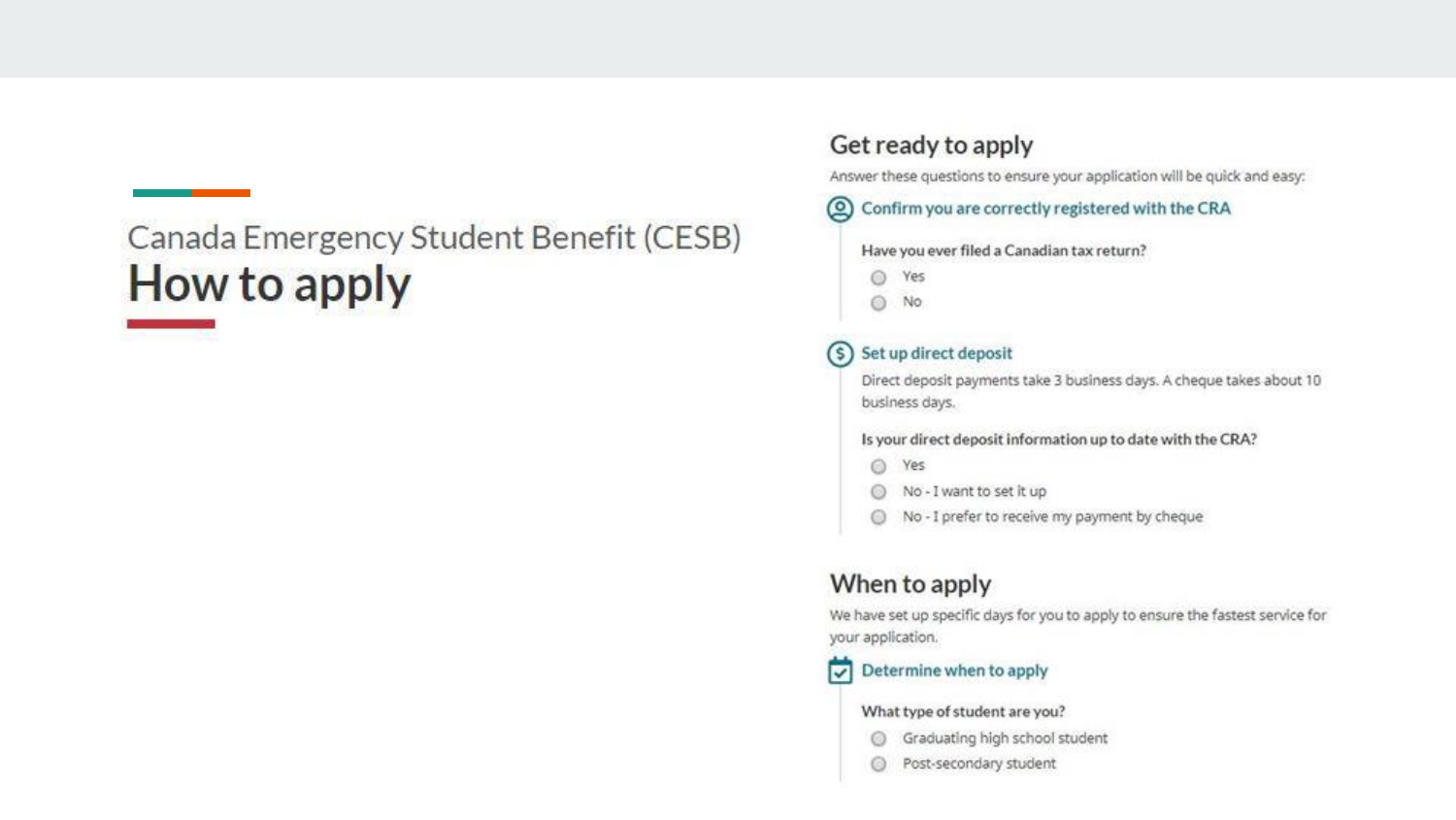## **How to Re-Apply for CESB**

**To re-apply for the CESB, ONE of the following must STILL apply:**

- **You are looking for, but cannot find work due to COVID-19**
- **You are unable to work due to COVID-19 (quarantine, caring for family, etc.)**
- **You are currently working but your income from employment and self-employment has been \$1,000 or less (before taxes) during the 4-week period you are applying for.**

**If your situation continues, re-apply for another 4-week period.**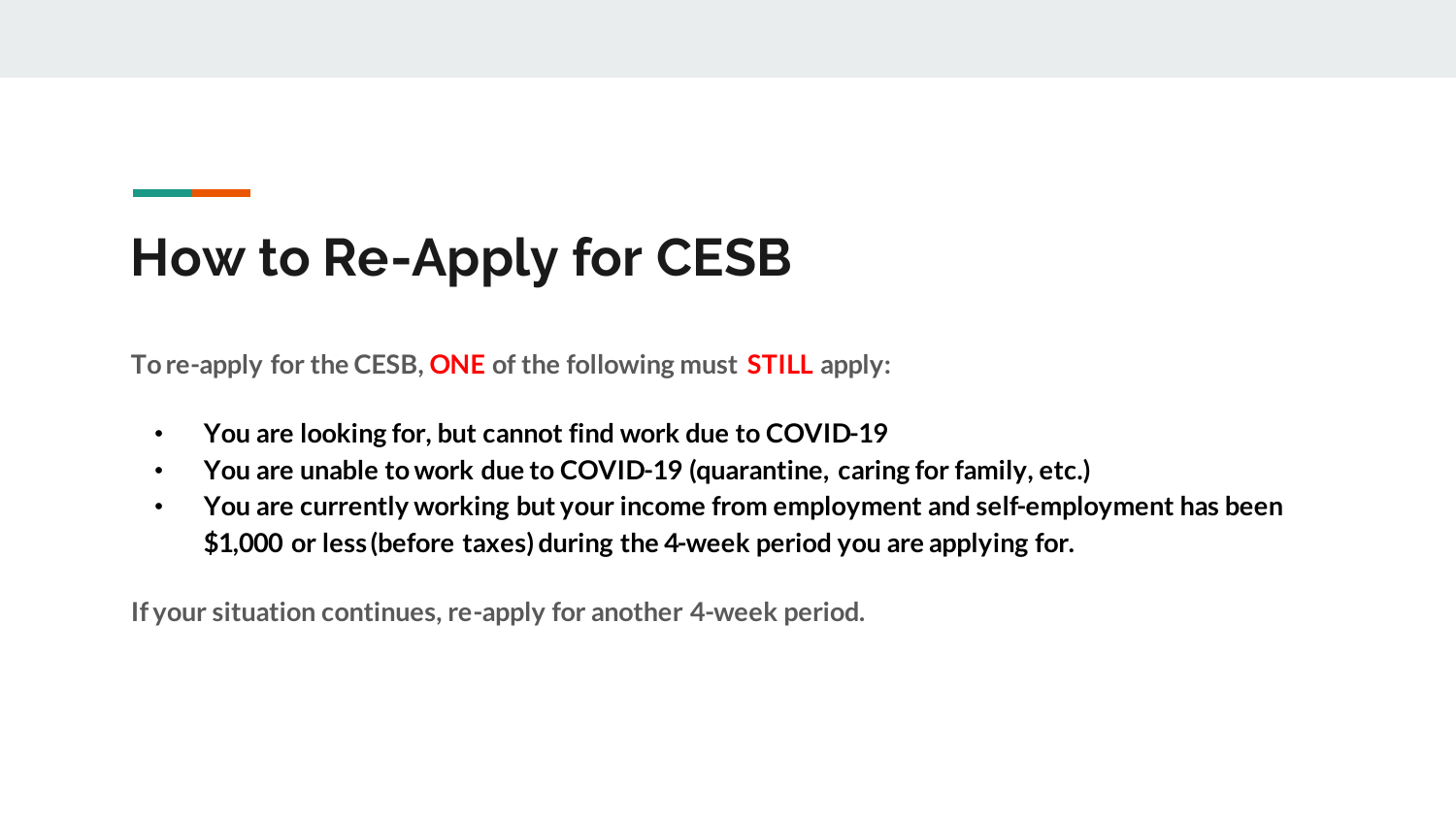## **Contacting CRA about CESB**

**Online –Register and Sign in to CRA My Account or By Phone: CESB general line 1-833-966-2099** 

- CESB eligibility requirements
- how much you could get
- how and when to apply

**Trouble applying for CESB or to make changes to CRA account? Call 1-800-959-8281**

**Before you call: To verify your identity, you'll need your:**

- Social Insurance Number (SIN)
- full name and date of birth
- complete address
- assessed return, notice of assessment or signed in to CRA My Account.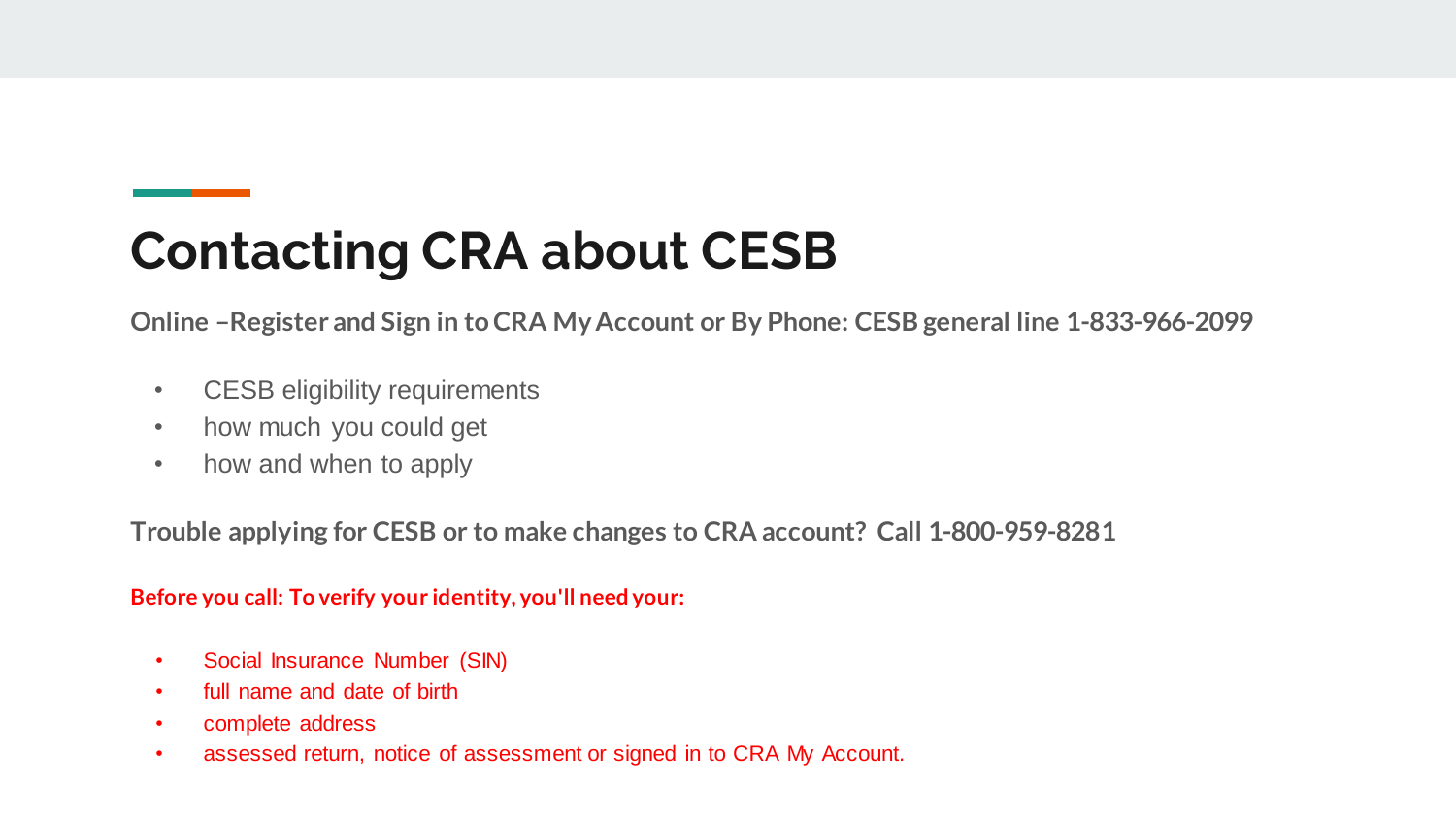## **Seeking Work Requirement for CESB**

**Students must attest to ONE (1) of not able to work due to COVID-19 (quarantine etc) OR TWO (2) working but paid not more than \$1,000 in a 4 week period OR (3) seeking work but can't find job or self-employment**

If you attest to 'seeking work' the Canada Revenue Agency (CRA) may ask later for information to verify your search. It's important to keep track of daily 'job search activities'.

**IMPORTANT: YOU NEED TO DOCUMENT AND TRACK EVERYTHING**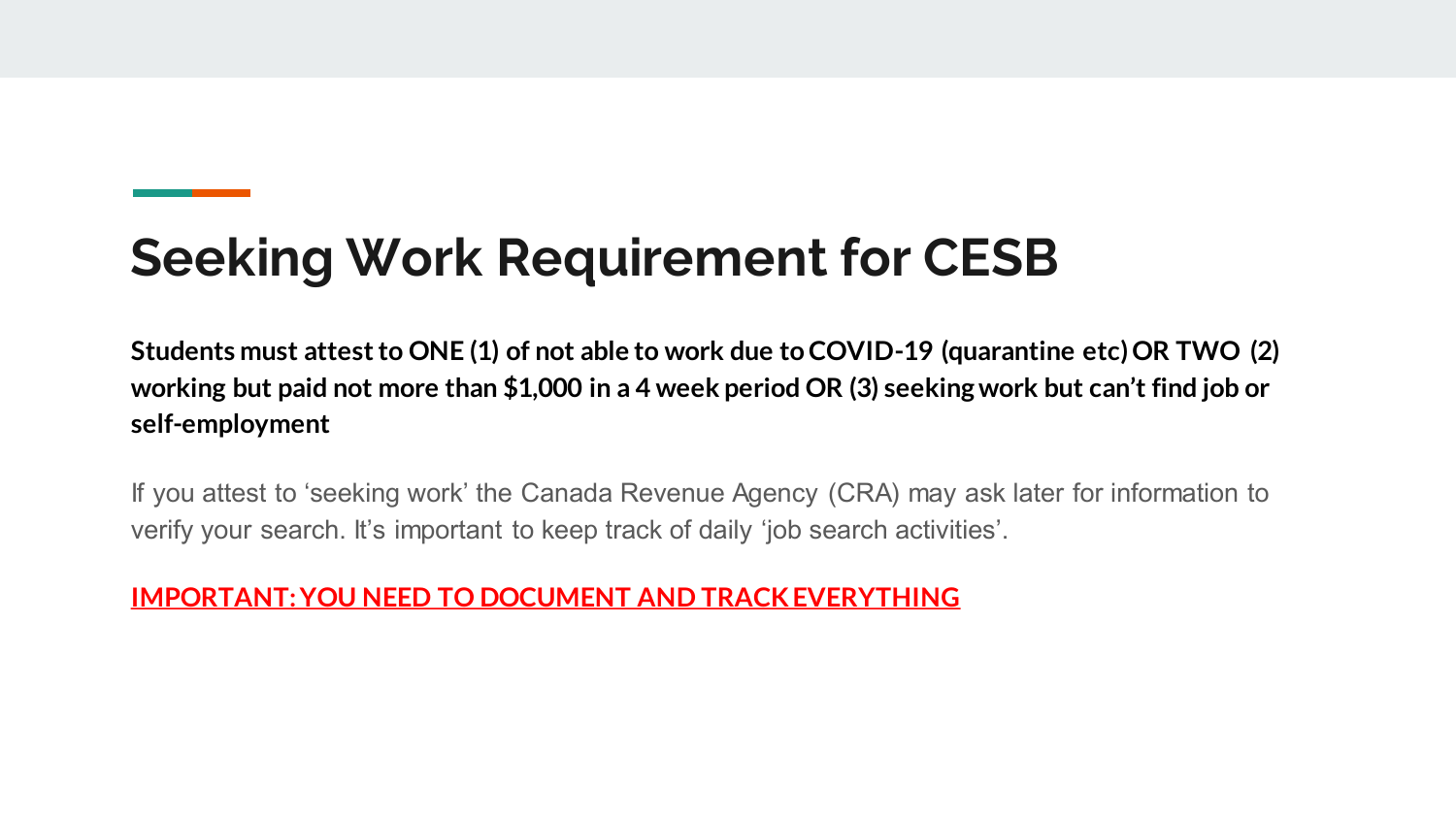### **Examples of Job Search Activities**

**www.canada.ca/en/services/benefits/ei/ei-regular-benefit/while-receiving.html:**

- preparing a résumé or cover letter;
- registering for job search tools, electronic job banks or employment agencies;
- attending job search workshops (on-line);
- networking;
- contacting prospective employers;
- submitting job applications; undergoing evaluations of competencies.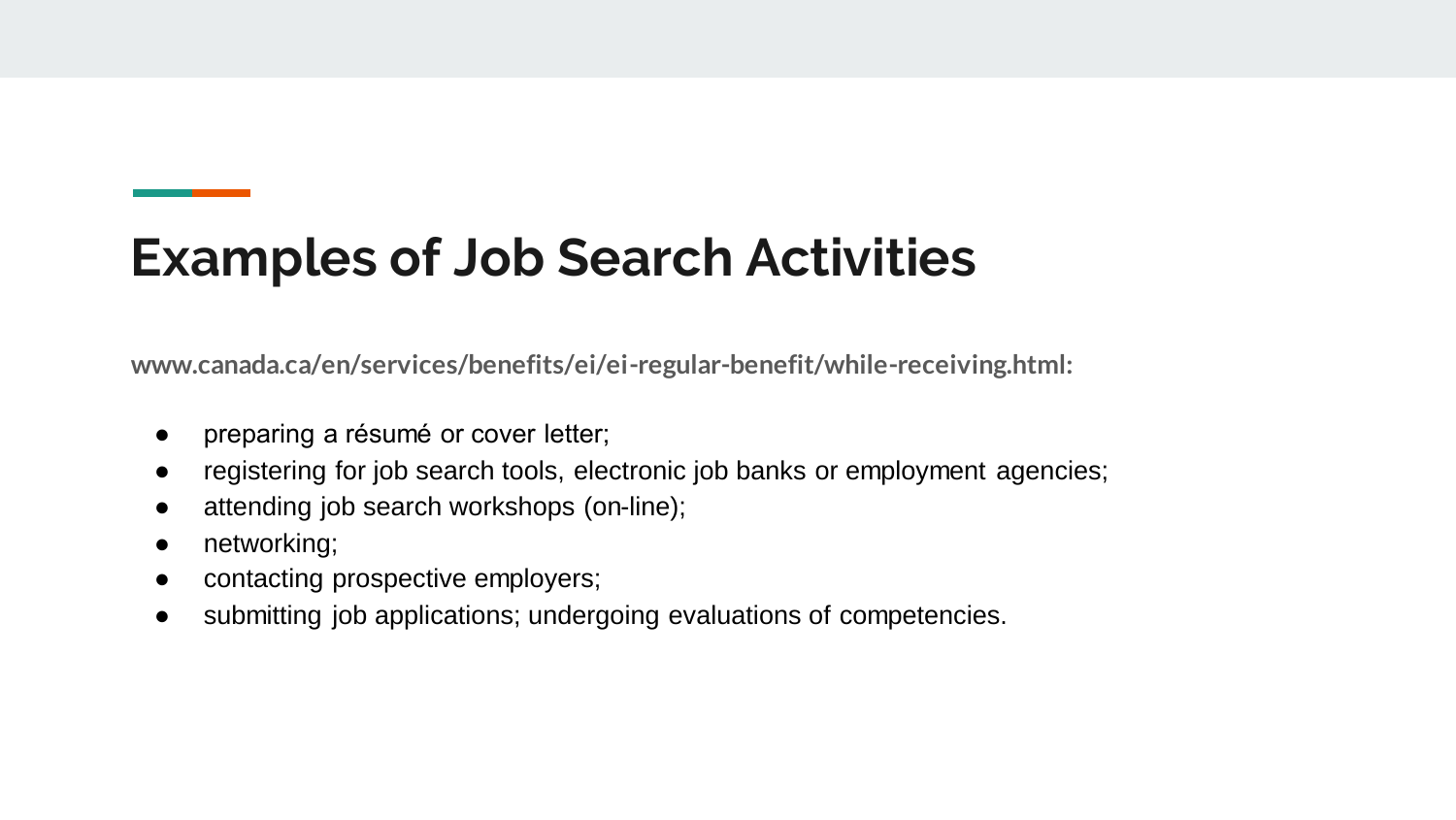### **Canada Jobs Bank**

Registering with the Government of Canada Job Bank is one way for you to show that you are looking for work. You will get daily listings of job opportunities.

**www.jobbank.gc.ca/home for regular Canada Jobs Bank**

**www.jobbank.gc.ca/youth for Student Summer Jobs Program**

**www.jobbank.gc.ca/findajob/resources/covid-19 for COVID-19 related jobs. In the future it is possible that the Student Service Grant program of 'national service' may be linked to this page.**

If you do not use the Job Bank, find other ways to keep track of your job search activities.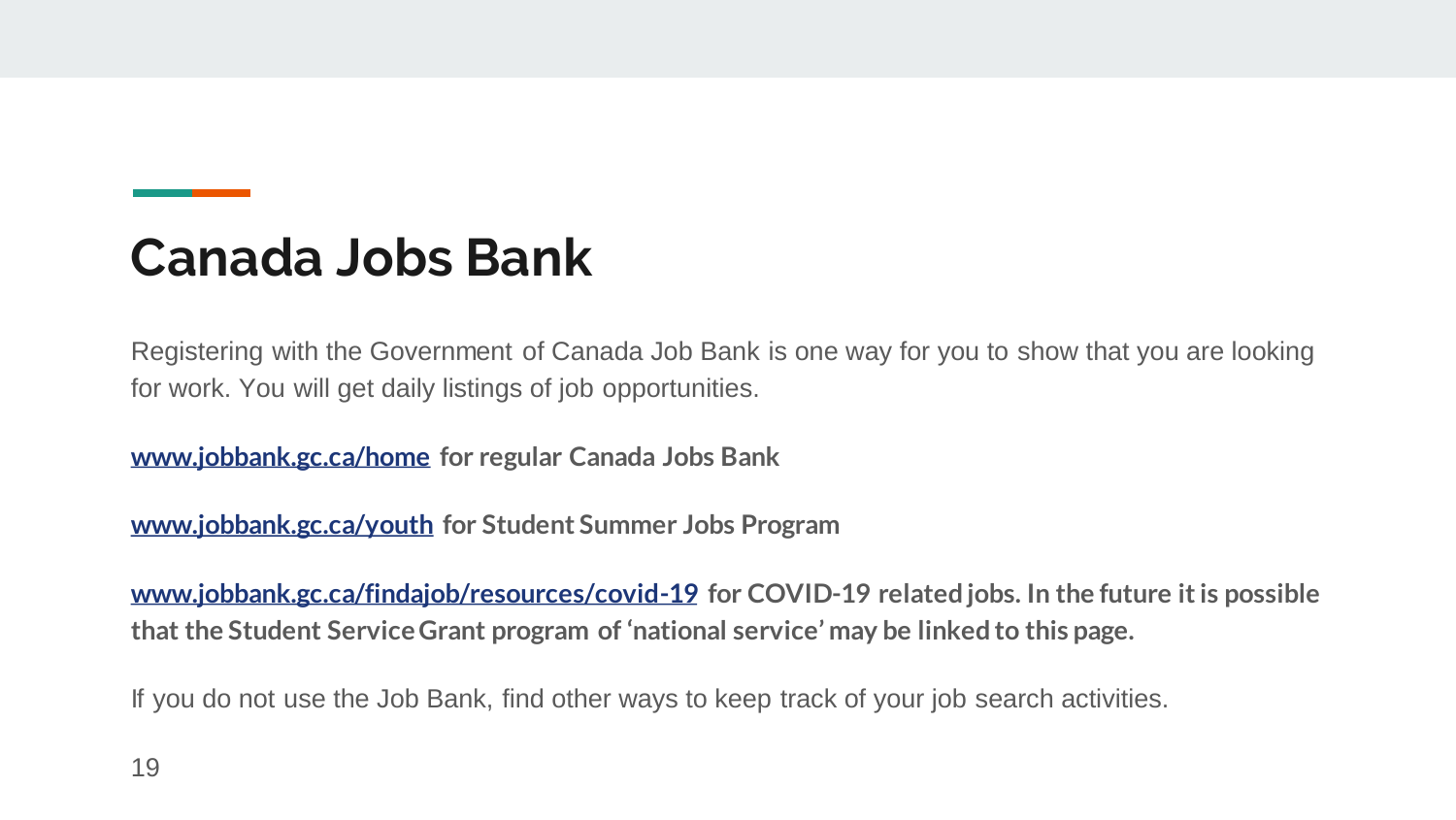### **Canada Student Service Grant**

Canada Student Service Grant (CSSG) is a new national initiative to encourage students to participate in the pandemic response while they gain work experience and skills

Students who sign up for this summer program can receive up to \$5,000 to support their postsecondary education costs in the Fall

As of June 1, the government has NOT announced which jobs are included but they will involve a contribution to COVID-19 efforts. Do NOT assume all public service work will be included. The government will specify certain jobs.

More details available soon at a new 'I Want to Help' portal

Watch for the new portal under Student program listings at www.canada.ca/en/departmentfinance/economic-response-plan.html 21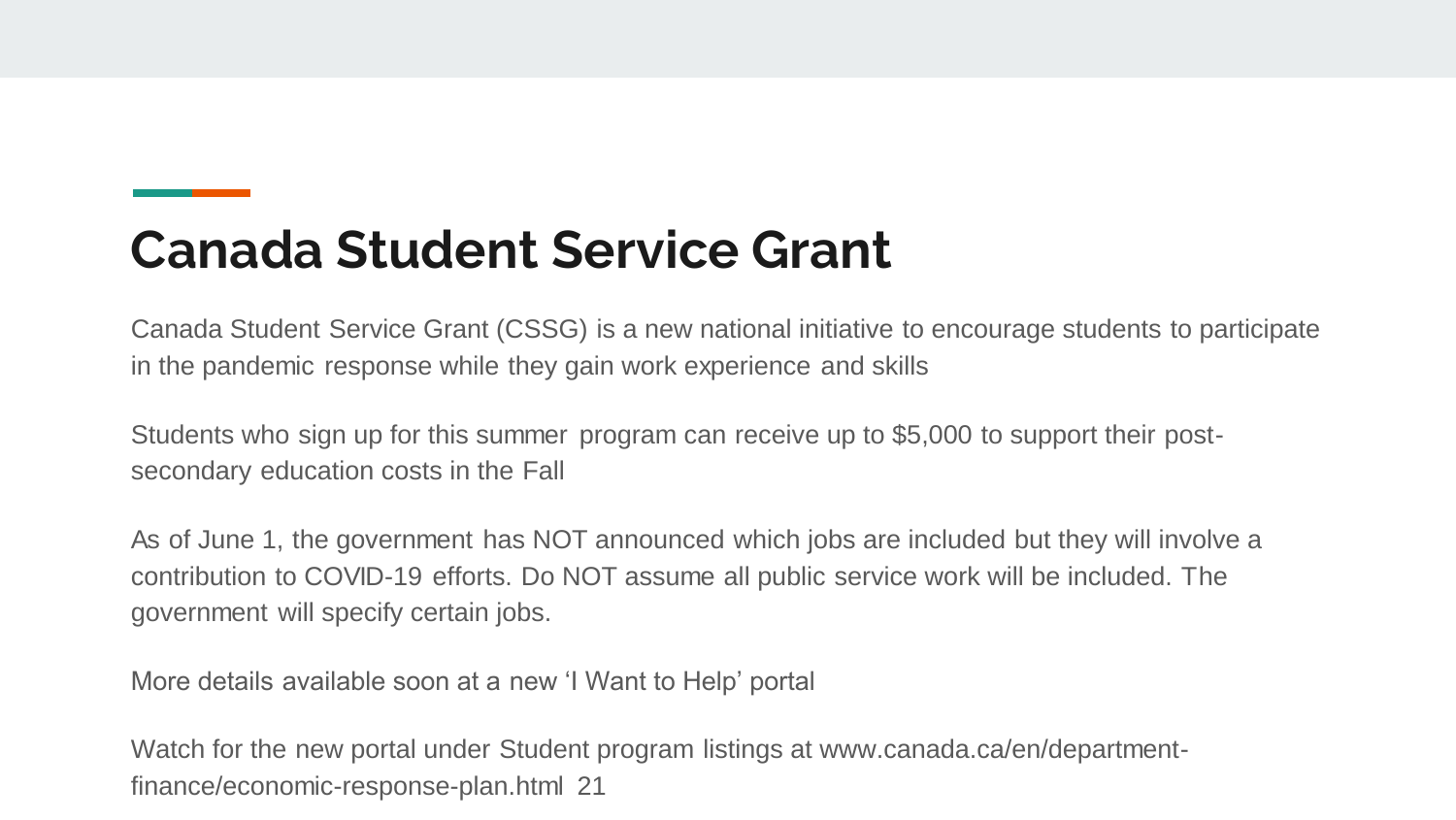## **Other Federal Supports for 2020-21 Academic Year**

Canada Student Grants doubled for eligible full-time and part-time students

Student financial assistance available to more students by eliminating expected contributions from student and spouse

Canada Student Loans maximum raised to \$350 (previously \$210)

Federal graduate research scholarships, postdoctoral fellowships and federal research grants expanded or extended

First Nations, Inuit and Métis Nation student support increased

More information on these programs under 'Youth, Students' at www.canada.ca/en/department-finance/economicresponse-plan.html 22